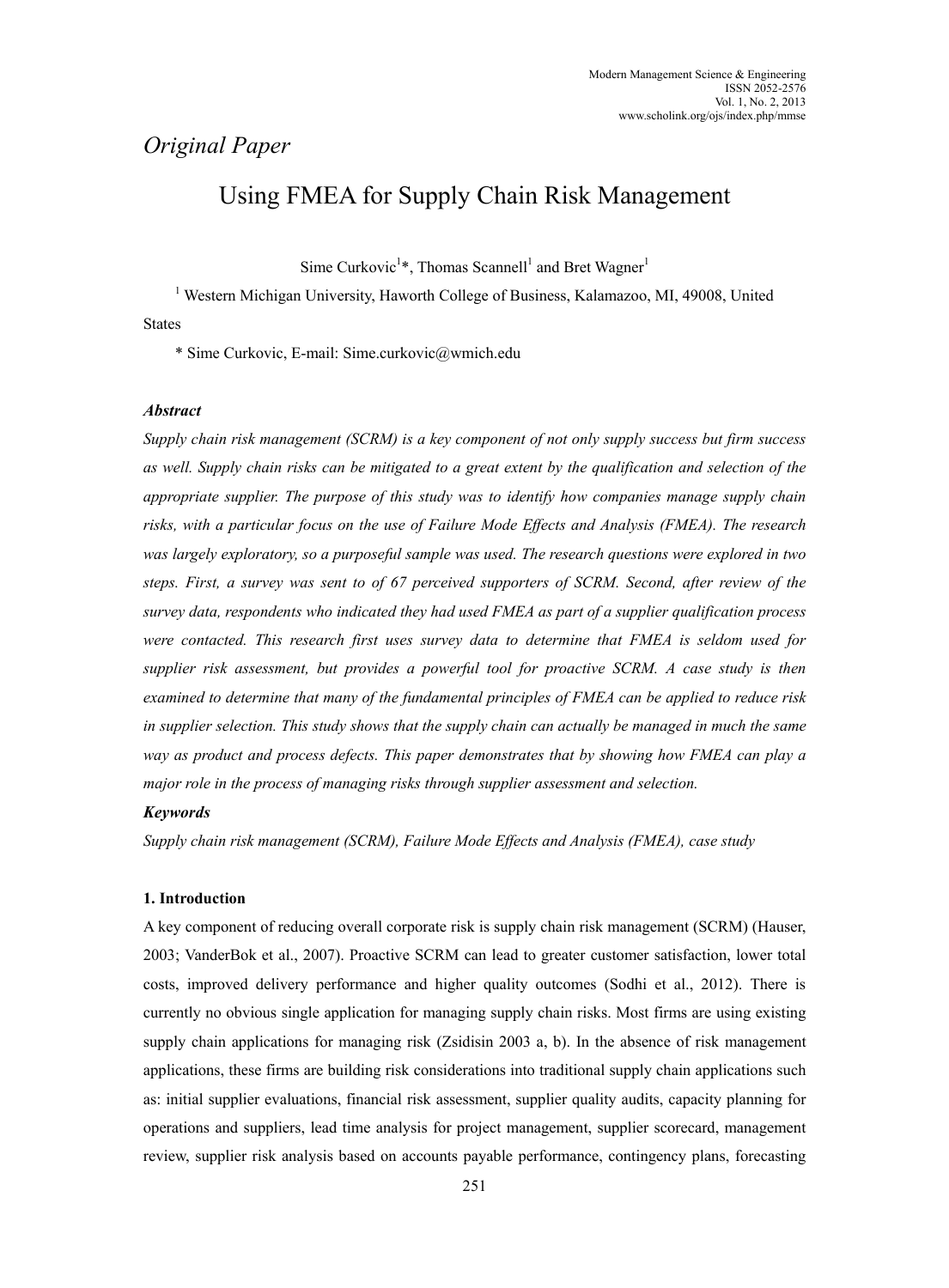techniques, and safety stock to name just a few.

While there has been some research on supply chain risk management, there are still more questions than answers (Zsidisin and Ellram 2003; Zsidisin et al. 2004). Sodhi et al. (2012) note that there is an "absence of any consensus on a definition or scope for supply chain risk." A number of processes of SCRM have also been proposed. Kleindorfer and Saad (2005) presented a three-step process: (1) specifying sources of risks and vulnerabilities, (2) assessment, and (3) mitigation, while both Jüttner et al. (2003) and Hallikasa et. al, (2004) suggest four step processes. Manuj and Mentzer (2008) provide a five step process, and Tummala and Schoenherr (2011) extend risk management process to supply chains. Clearly there is not yet agreement on what components and definitions constitute a "standard" supply chain risk management process. Sodhi et al. (2012) also note that "there is a shortage of empirical research in the area of SCRM" and this shortage is especially critical in addressing the question of current practice.

Jüttner (2005) has assessed the practice of SCRM, noting that "all traditional risk assessment processes/tools are being adopted more widely than the supply chain-specific processes" and that there is a "trend towards the less formalized and 'softer' tools." Failure mode effects and analysis (FMEA) has been suggested as such a tool (Teng et al. 2006; Welborn 2007). Documenting the likelihood and impact of risks must be a key part of managing the supply chain and managers must have access to readily available risk information to make decisions. FMEA is a tool used to collect such information related to risk management decisions (Roshan et al. 2003; Walewski 2002; Welborn 2007).

FMEA is a long-standing technique used to assess the risk failures in product and process designs. All potential failures are evaluated in terms of likelihood, severity, and detectability. A higher FMEA score implies higher risks. Common variables used to quantify risk are frequency of an activity associated with the defect, quantity of parts associated with the defect, ability to detect the defect, probability of the defect, and severity of the defect. A risk priority number (RPN) is calculated for each potential failure. A common RPN is the product of: probability of failure \* detectability of failure \* severity of failure (Carbone and Tippett 2004; Stamatis 1995; Welborn 2007). The steps to complete a FMEA are as follows: 1) Identify risk categories, 2) Identify potential risks, 3) Rate the opportunity, probability, and severity of each risk, 4) Calculate the RPN for each risk, 5) Analyze risks by RPN by using techniques such as a Pareto distribution. 6) Develop actions to mitigate risks with a high RPN, and 7) Reassess risks with another cycle of FMEA (Welborn 2007). The supply chain can actually be managed in much the same way as product and process defects. The remaining sections of this paper will demonstrate that by actually showing how FMEA can play a major role in the process of managing risks through supplier assessment and selection.

### **2. Research Method**

The purpose of this study was to identify how companies manage risks through supplier assessment and selection, and if FMEA plays a role in that process. The research was largely exploratory, so a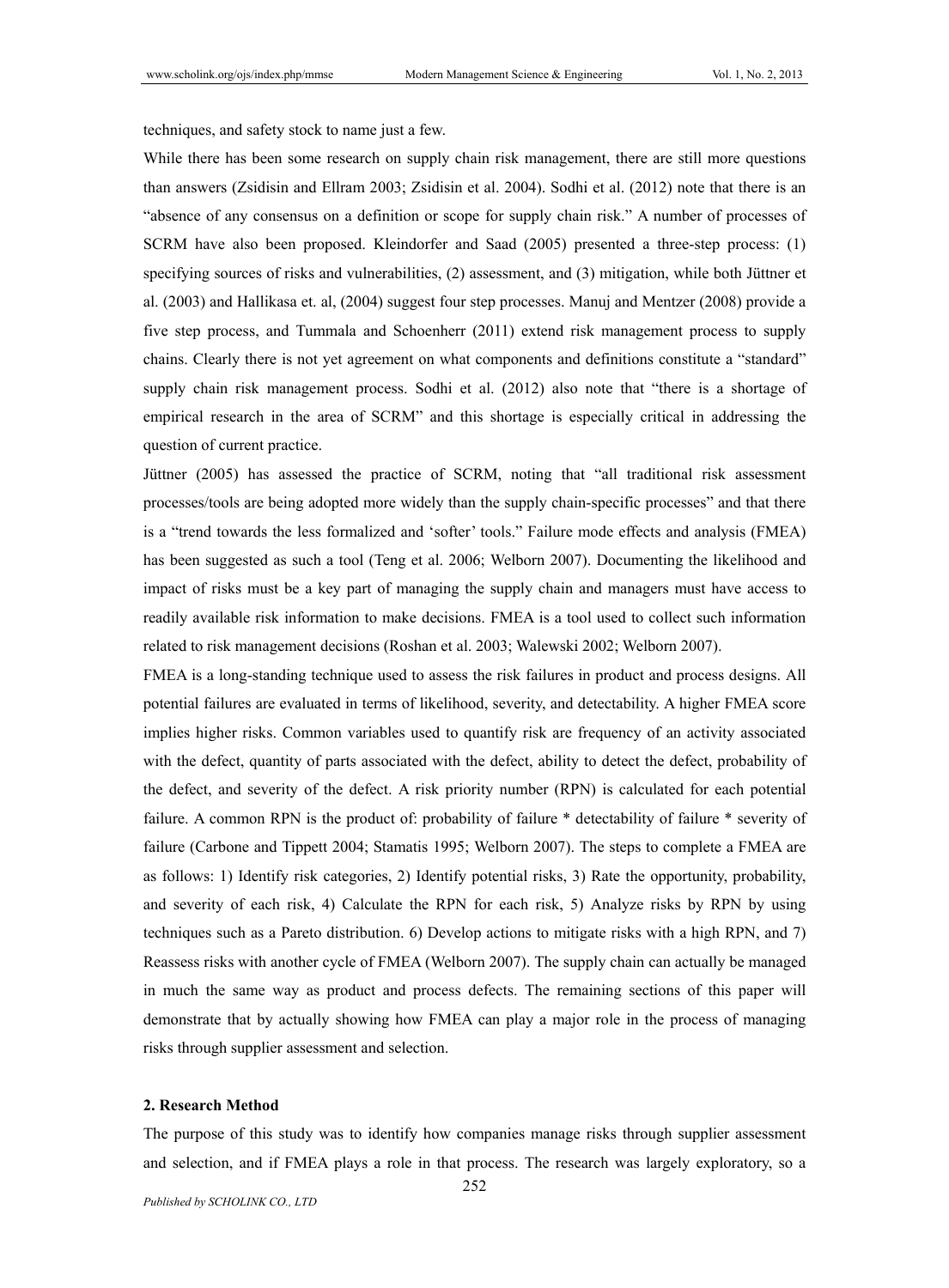purposeful sample was used (Eisenhardt, 1989; Miles & Huberman, 1994). The research questions were explored in two steps.

First, a survey was sent to 67 perceived supporters of the effort. The companies and people contacted were those which had supported supply management higher education and research programs, and were generally active in supply management professional organizations. Several industries were chosen for this study to achieve some level of generalizability. A 69% response rate was realized (46 responses). Most non-respondents indicated that either they did not have sufficient time to complete the survey or that company policy prevented them from discussing the particular research topics.

Second, after review of the survey data, respondents who indicated they had used FMEA as part of a supplier qualification process were contacted. One firm was asked to participate in follow up research to further explore supplier qualification and FMEA processes as they relate to risk management. The three authors conducted a semi-structured interview with the Supply Chain Manager and the Director of Supplier Development at an office furniture manufacturer.

#### **3. Survey Results**

The companies responding to the survey were based in North America and had global sales. Table 1 indicates that most of the responses (84.8%) were from manufacturing companies. Tables 2 and 3 list the sales and number of employees for each firm respectively. Table 4 provides job titles of respondents.

| <b>Description</b>                                                           | <b>Number</b> |
|------------------------------------------------------------------------------|---------------|
| Manufacturing                                                                |               |
| Automotive first tier suppliers                                              | 11            |
| Automotive OEMs                                                              | 4             |
| Electronics manufacturers                                                    | 3             |
| Other (e.g., office furniture, home appliance, aerospace, medical equipment, | 21            |
| plumbing fixtures, seats, recreational vehicles, etc.)                       |               |
| Non-manufacturing                                                            |               |
| <b>Distributors</b>                                                          | 3             |
| Other (logistics, telecommunications, clinical testing, retailer)            | 4             |

#### **Table 1. Respondent industry profile**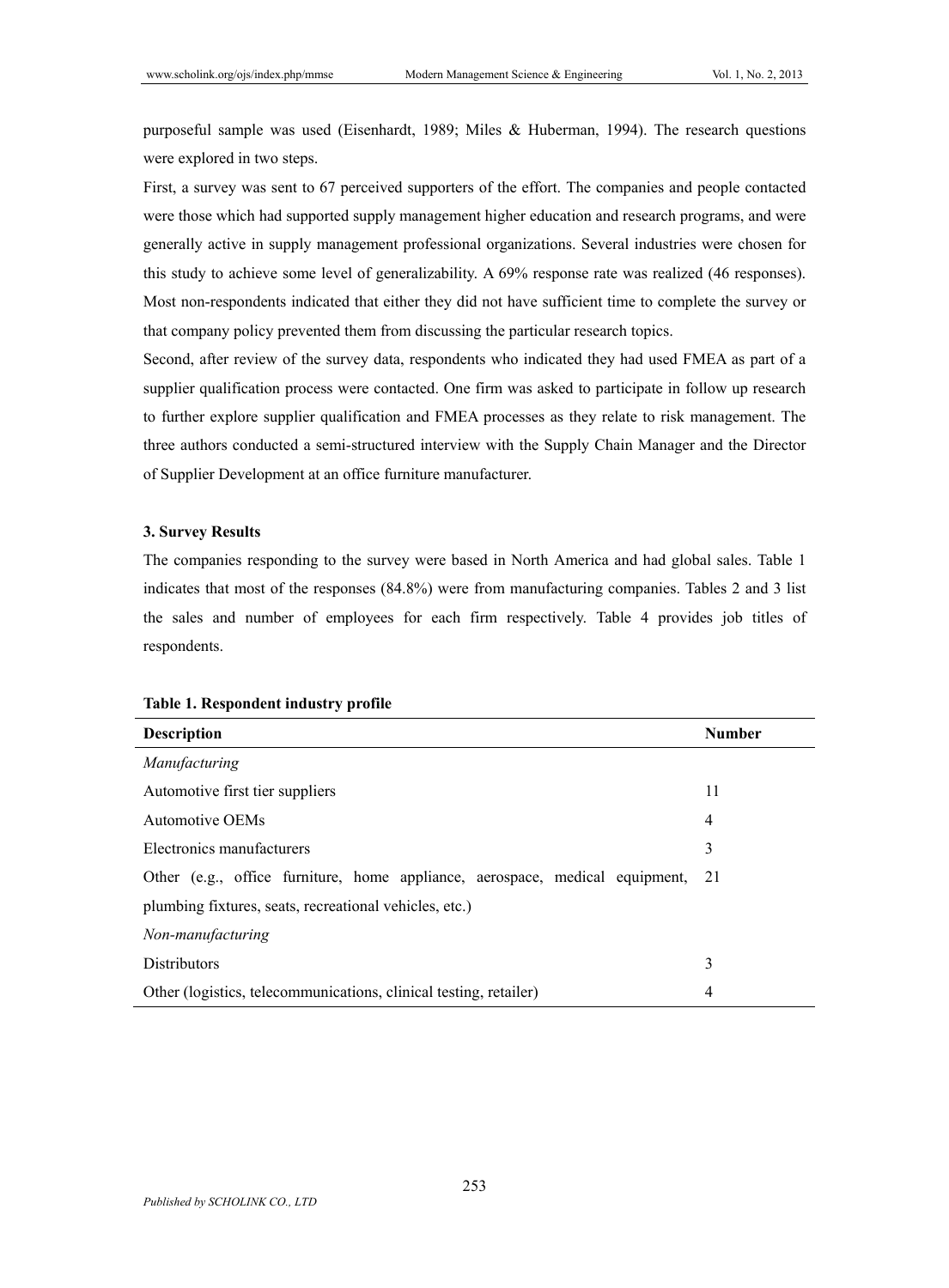#### **Table 2. Respondent sales profile**

| <b>Sales</b>  | Percent |
|---------------|---------|
| \$50M-\$99M   | $4\%$   |
| \$100M-\$499M | 14%     |
| \$500M-\$999M | $7\%$   |
| \$1B-\$9B     | 32%     |
| \$10B-\$49B   | 34      |
| \$50B-\$99B   | $7\%$   |
| Over \$100B   | $2\%$   |

#### **Table 3. Respondent employment profile**

| <b>Employees</b> | Percent |
|------------------|---------|
| Under 50         | 2%      |
| 50-99            | 2%      |
| 100-499          | 9%      |
| 500-999          | 5%      |
| 1000-4999        | 24%     |
| 5000-9999        | 9%      |
| Over 10000       | 49%     |

#### **Table 4. Respondent titles**

|                                                            | Percent |  |
|------------------------------------------------------------|---------|--|
| Procurement or Supply Chain Leader / Manager / Coordinator | 37%     |  |
| Supply Chain Director / Vice President                     | 16%     |  |
| Materials / Inventory Manager                              | 16%     |  |
| Strategic / Senior Buyer                                   | 13%     |  |
| Plant Manager                                              | 6%      |  |
| Supply Chain Analyst                                       | 6%      |  |
| Account / Sales Director                                   | 6%      |  |

The survey consisted of multiple sections, including Likert scaled and open ended questions. Some sections addressed issues such as what were the greatest risks the companies faced and what were the common techniques for identifying and mitigating risks for example. This paper focuses on the results specific to FMEA.

Respondents were asked to indicate whether or not they used FMEA for SCRM. Depending on that response, respondents were directed to respond to an appropriate set of questions. The majority of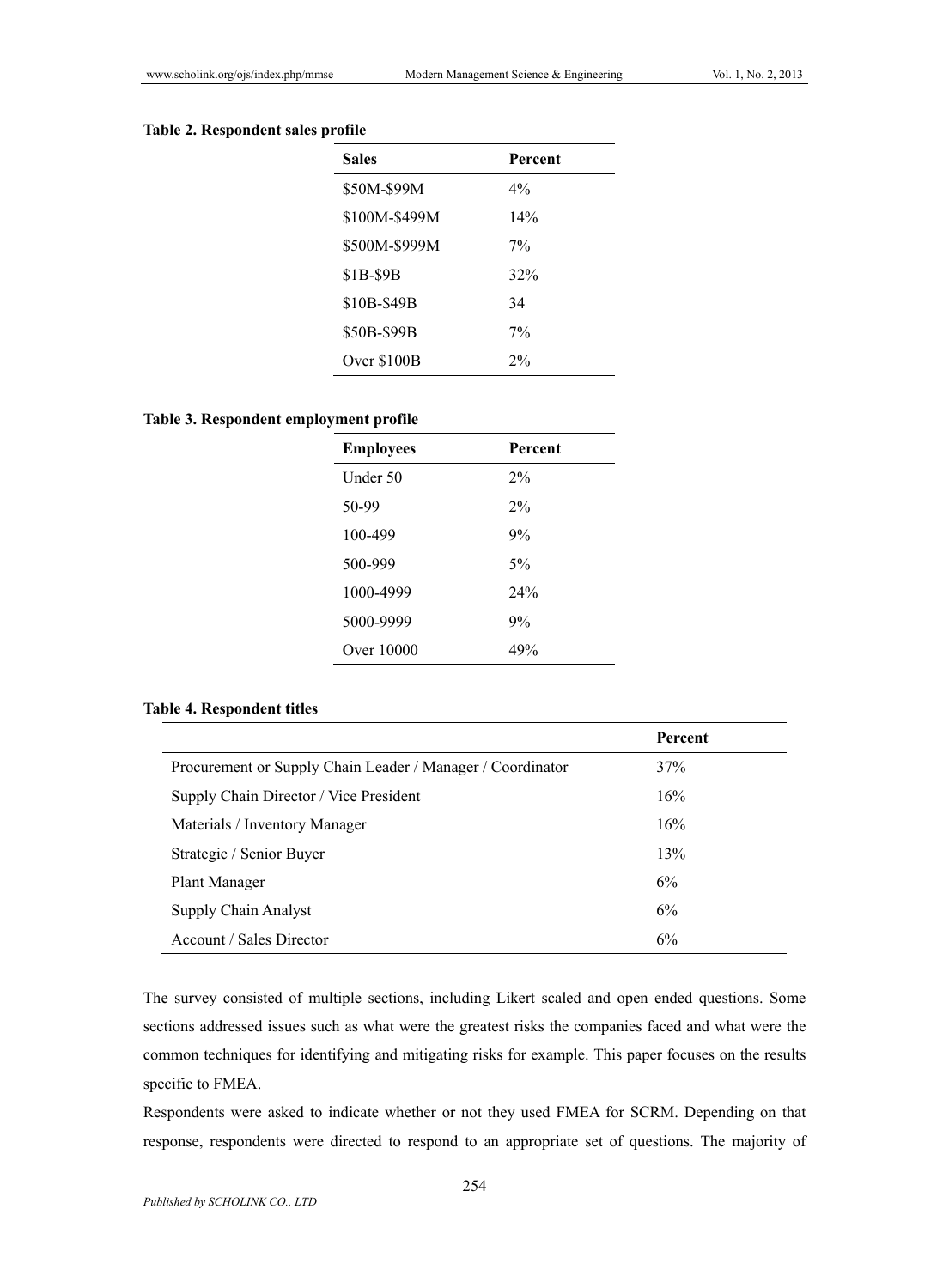respondents (30 out of 46) indicated that they did not use FMEA for SCRM. Responses to open ended questions suggested that FMEA is reserved for high risk situations and is not used on a routine basis, as one firm indicated: "…we only use it in the very highest risk situations." Another manager commented that "I personally feel that most companies will not incorporate FMEA to all functional areas of the company. Unfortunately, it is and will continue to be considered a tool for engineering and quality until it is taught and pushed through supply chain issues."

Table 5 presents other reasons why FMEA was not used for SCRM, ranked from highest to lowest average. The general lack of knowledge regarding how to apply FMEA in a supply chain context seems to be the biggest challenge to more widespread adoption. Perhaps it is this lack of knowledge that keeps the explicit value of FMEA from being recognized – or perhaps it is the perceived lack of value that keeps firms from learning more about FMEA. Either way, the other reasons for not adopting FMEA do not seem substantial and likely could be overcome through more knowledge about the process and proving its value.

| <b>ITEM</b>                                                                          | Mean | <b>Std Dev</b> |
|--------------------------------------------------------------------------------------|------|----------------|
| There is not enough knowledge of the FMEA procedure.                                 | 5.27 | 1.48           |
| There is no noticeable "explicit" value yet.                                         | 4.43 | 1.79           |
| It is not recognized or required by our industry.                                    | 4.21 | 1.64           |
| FMEA is too time-consuming.                                                          | 4.10 | 1.52           |
| It is difficult for us to estimate failure modes using tools such as the FMEA model. | 3.96 | 1.32           |
| Not enough failures are experienced to justify using it.                             | 3.62 | 1.82           |
| It would not be compatible with our software or processes.                           | 3.57 | 1.81           |
| It is too confusing or complicated.                                                  | 3.50 | 1.48           |
| My organization is only considering future FMEA usage.                               | 3.19 | 1.47           |
| Never heard of FMEA.                                                                 | 2.69 | 2.38           |

#### **Table 5. Reasons why non-users do not adopt FMEA**

 $1 =$  not an important reason,  $7 =$  very important reason

The 16 firms that did use FMEA indicated it can provide substantial benefits (see Table 6). However, measuring the effectiveness of any risk reduction process by using standard supply chain performance measures (e.g., cost, quality) does not directly assess the relative success of the risk mitigation effort. It can only be inferred that the FMEA mitigated risks and thus supported better supply performance.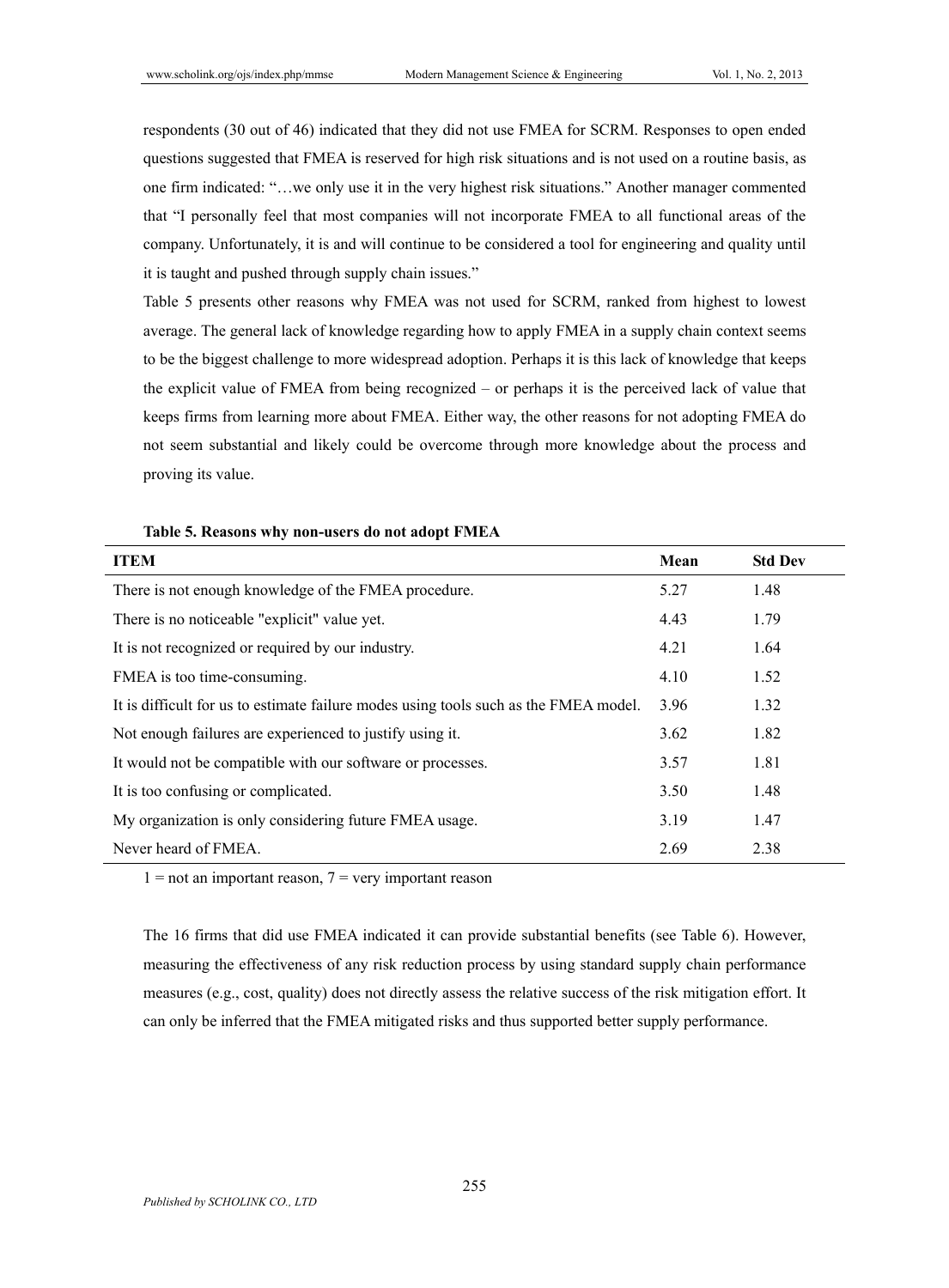# **Table 6. Impact of using FMEA**

| The use of FMEA has led to:                           | Mean | <b>Std Dev</b> |
|-------------------------------------------------------|------|----------------|
| Higher product quality.                               | 5 74 | 1 24           |
| Higher product reliability.                           | 542  | -1.64          |
| Better quality planning.                              | 537  | -1.57          |
| Continuous improvement in product and process design. | 5.37 | 1.34           |
| Lower manufacturing costs.                            | 4 74 | 179            |

 $1 =$  strongly disagree,  $7 =$  strongly agree

Table 7 indicates that FMEA processes can be improved, that FMEAs are intended to be applied globally, and that the effort is cross-functional though it needs to be championed by a few personnel. There are some concerns that the FMEA is executed consistently however. One manager suggested that FMEA has significant benefits "…if treated as the living document it is and if it used properly and consistently. [It is an] excellent tool for conveying lessons learned to current and new processes."

# **Table 7. FMEA Processes and Approaches**

| Item                                                                                    | Mean | <b>Std Dev</b> |
|-----------------------------------------------------------------------------------------|------|----------------|
| The current FMEA could be improved in terms of organization and efficiency.             | 5.16 | 1.21           |
| Customer requirements were used when developing FMEA.                                   | 4.95 | 1.84           |
| Global suppliers of your organization are encouraged to implement FMEA.                 | 4.74 | 1.73           |
| FMEA is a group oriented assignment.                                                    | 4.74 | 1.48           |
| Management has provided the resources and provisions for enabling employees to use      | 4.68 | 1.49           |
| FMEA.                                                                                   |      |                |
| The FMEA process is the job of a few personnel and implementation is not widespread.    | 4.37 | 1.50           |
| The FMEA process covers the entire global supply chain.                                 | 4.21 | 1.87           |
| I would be more likely to use FMEA if our IT/ERP system included it.                    | 4.16 | 1.64           |
| FMEA is often too vague and causes confusion for those in the supply chain.             | 4.11 | 0.88           |
| FMEA is applied in all functional areas of the company, including supply chain mgmt.    | 4.05 | 1.58           |
| The process ensures the inclusion of input from both suppliers and customers in SCM.    | 3.95 | 1.39           |
| Design requirements are defined in quantifiable terms to all parts of the supply chain. | 3.58 | 1.26           |
| The format of FMEA software and documentation is consistent within all participants.    | 3.32 | 1.42           |

 $1 =$  strongly disagree,  $7 =$  strongly agree

Respondents were also asked what issue or source of difficulty a variety of factors have been with regard to FMEA usage. Table 8 groups these into three categories: Culture and Commitment, Knowledge and Skills, and Information. It doesn't appear that access to information is the key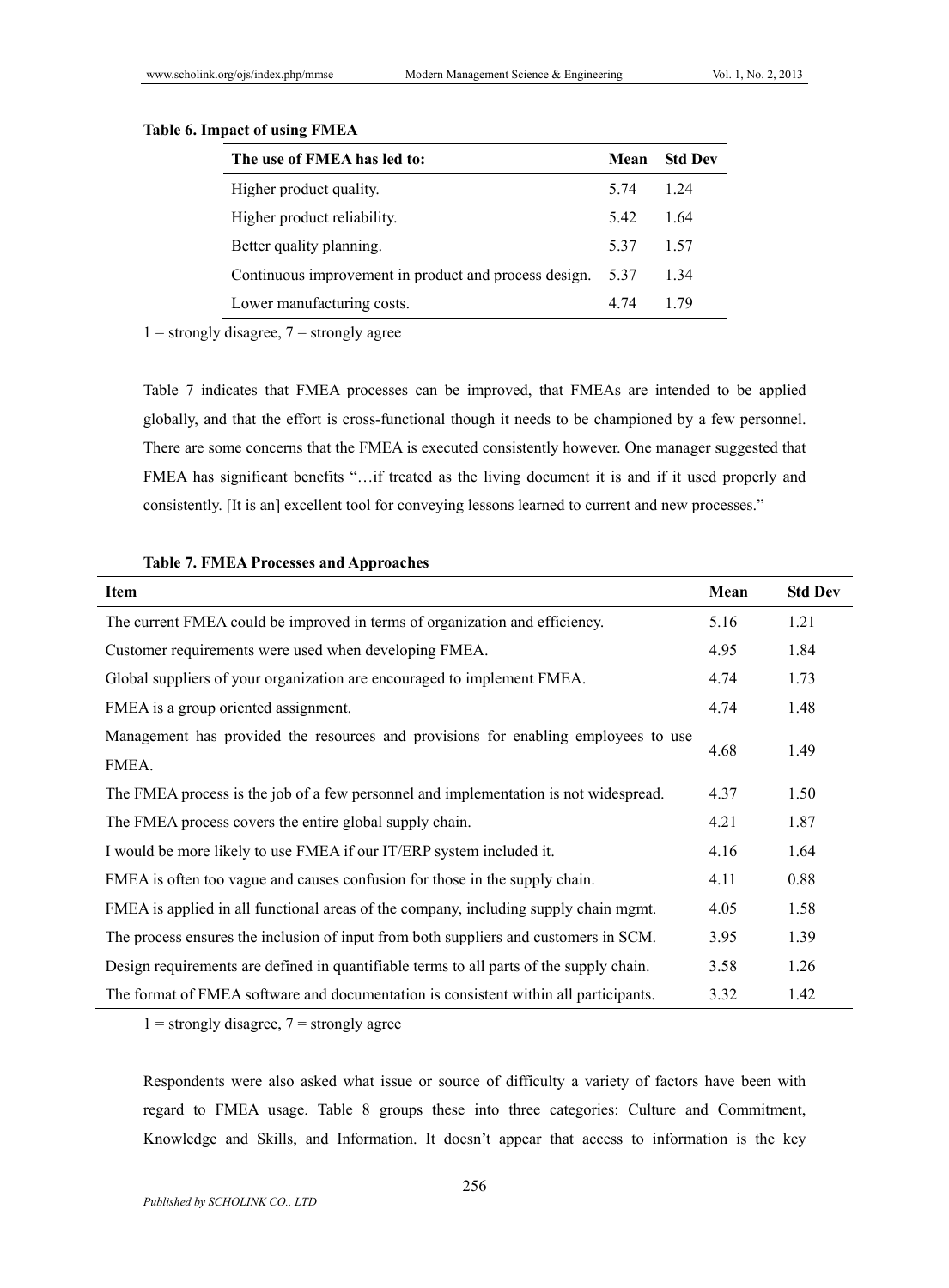challenge. Rather, culture/commitment and knowledge seem to be the major barrier to more widespread implementation (coupled with perceived need for FMEA). One manager suggested that FMEA "…is a tool utilized during green belt certification; however it appears for the most part it is put back in the 'tool box" to collect dust once individuals are certified." Another manager suggested that FMEA could be more effectively used at her firm: "Training and time. We need to train everyone on how to do them the *same* way, as consistency is necessary, and we need time and resources available to dedicate to this cause as everyone recognizes the importance."

#### **Table 8. FMEA Issues and Sources of Difficulty**

|                                                                                           |      | <b>Std</b>                    |
|-------------------------------------------------------------------------------------------|------|-------------------------------|
| <b>ITEM</b>                                                                               | Mean | Dev                           |
| <b>CULTURE AND COMMITMENT</b>                                                             |      | --                            |
| Lack of time, inability to work around members' schedules to set up time.                 | 4.68 | 1.42                          |
| Team commitment, members know and understand the importance.                              | 4.37 | 1.42                          |
| Getting the team involved, motivated, trained, and focused.                               | 4.32 | 1.38                          |
| Lack of management support.                                                               | 3.32 | 1.60                          |
| KNOWLEDGE AND SKILLS                                                                      | $-$  | $\qquad \qquad \qquad \qquad$ |
| Most personnel from various functions do not have adequate knowledge on failures.         | 4.74 | 1.63                          |
| Determining how much detail is necessary to complete the analysis.                        | 4.53 | 1.35                          |
| Consistency in the assessment of each failure.                                            | 4.21 | 1.47                          |
| The ability to explain a defect clearly and understandably.                               | 3.95 | 1.35                          |
| Identifying preventative actions for each failure.                                        | 3.84 | 1.38                          |
| Difficulty in identifying and ranking severity of the failures.                           | 3.74 | 1.41                          |
| The team's ability to agree on potential failures and why they occur.                     | 3.68 | 1.11                          |
| Confusion in FMEA terminology.                                                            | 3.68 | 1.57                          |
| Finding Risk Priority Numbers (RPN).                                                      | 3.58 | 1.07                          |
| Lack of creativity.                                                                       | 3.37 | 1.30                          |
| <b>INFORMATION</b>                                                                        |      | $\overline{\phantom{a}}$      |
| Obtaining accurate quality information.                                                   | 4.11 | 1.24                          |
| Finding reliable data.                                                                    | 4.11 | 1.29                          |
| Documenting all the data and requirements needed to complete the FMEA.                    | 4.00 | 1.56                          |
| The ability to overlook sets of data that are needed to assess the severity of a failure. | 3.79 | 1.47                          |

 $1 =$ not an issue,  $7 =$ major issue

This study also showed that documenting the likelihood & impact of risks was not a key part of supply chain management and that supply chain risk information was not readily available to key-decision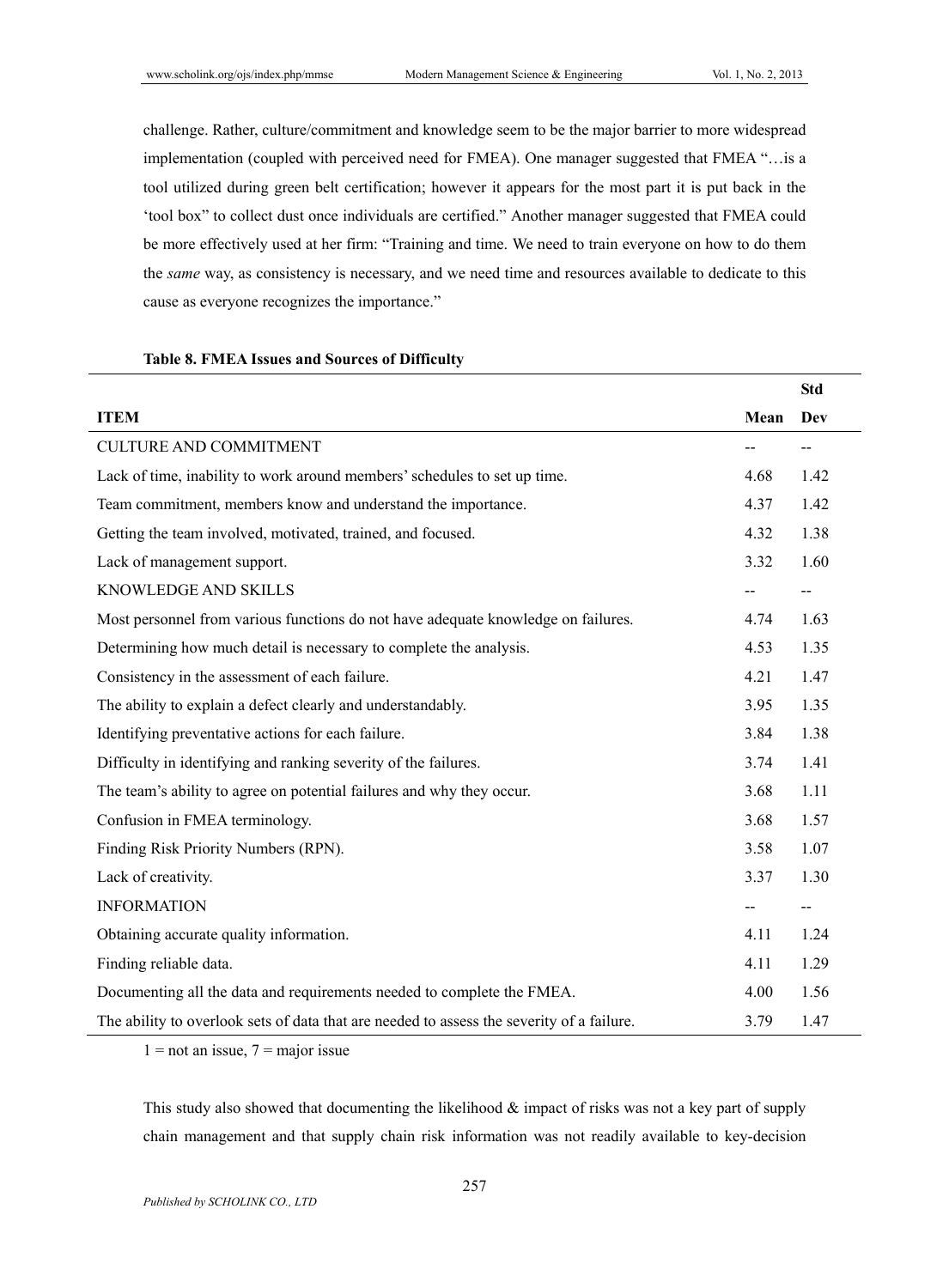makers. Furthermore, very few of the firms were actually able to exploit risk to an advantage by taking calculated risks in the supply chain and even fewer were prepared to minimize the effects of disruptions. These questions were asked on 1 to 7 scale (strongly disagree to strongly agree): 1) A key part of our supply chain management is documenting the likelihood  $\&$  impact of risks (mean=4.20, var. = 2.86); and 2) Supply chain risk information is accurate and readily available to key-decision makers (mean=3.87, var.=2.78). There was some debate as to the validity and usefulness of tools to operationalize the process. The managers did tend to prefer approaches which combine subjective and objective measures because this allows them some freedom rather than being pushed into taking decisions solely on complicated numerical analysis.

Several of the firms used financial reports and questionnaires during supplier approval to compare supply candidates to the business requirements of the buyers or project teams. When justified by a perceived level of risk, a few of the firms went one step further and had candidate comparison matrices (e.g., supplier profiling form and supply chain FMEA). Additionally, most had formal processes for supplier visits (e.g., Rapid Plant assessment, site verification of the supplier questionnaire, etc.). Some firms actually used life cycle management with supplier report cards and their buyers would conduct periodic supply chain reviews. In one firm, sourcing was assigned risk ownership and they used FMEA principles to evaluate risk impact. For each risk, they would assess what the financial impact would be in the event of a disruption. They then assigned a probability to each risk area and then they prioritized by multiplying the financial impact by the risk probability. Again, most firms are only using existing supply chain applications for managing risk with no formal risk management system in place. In the absence of risk management applications, these firms are building risk considerations into traditional supply applications (e.g., spend, contract,  $\&$  inventory management, demand planning, benchmarking, building long-term partnerships, etc). The case below highlights how FMEA is used to mitigate supply chain risks at an office furniture manufacturer that has requested to stay anonymous and will henceforth be referred to as Company1.

# **4. Company1 Background**

Company1 is a global, publicly traded company with 2012 revenue of \$2.75 billion and around 10,000 employees. They compete in the global office furniture industry with a portfolio that addresses three core elements of an office environment: interior architecture, furniture and technology. Suppliers provide design, production and service support and are a key to Company1's success. Suppliers are evaluated and selected using a range of criteria including sustainable business practices, financial stability, legal and ethical compliance, quality, cost, delivery and technical competence.

#### *4.1 Failure Modes Effects and Analysis*

In rare cases of extremely high risk, Company1 may conduct a complete FMEA. Only one FMEA in the supply chain has been conducted in the last seven years. It involved a new supplier and material that could have resulted in very high risk. The existing tools weren't sufficient to assess risk, so a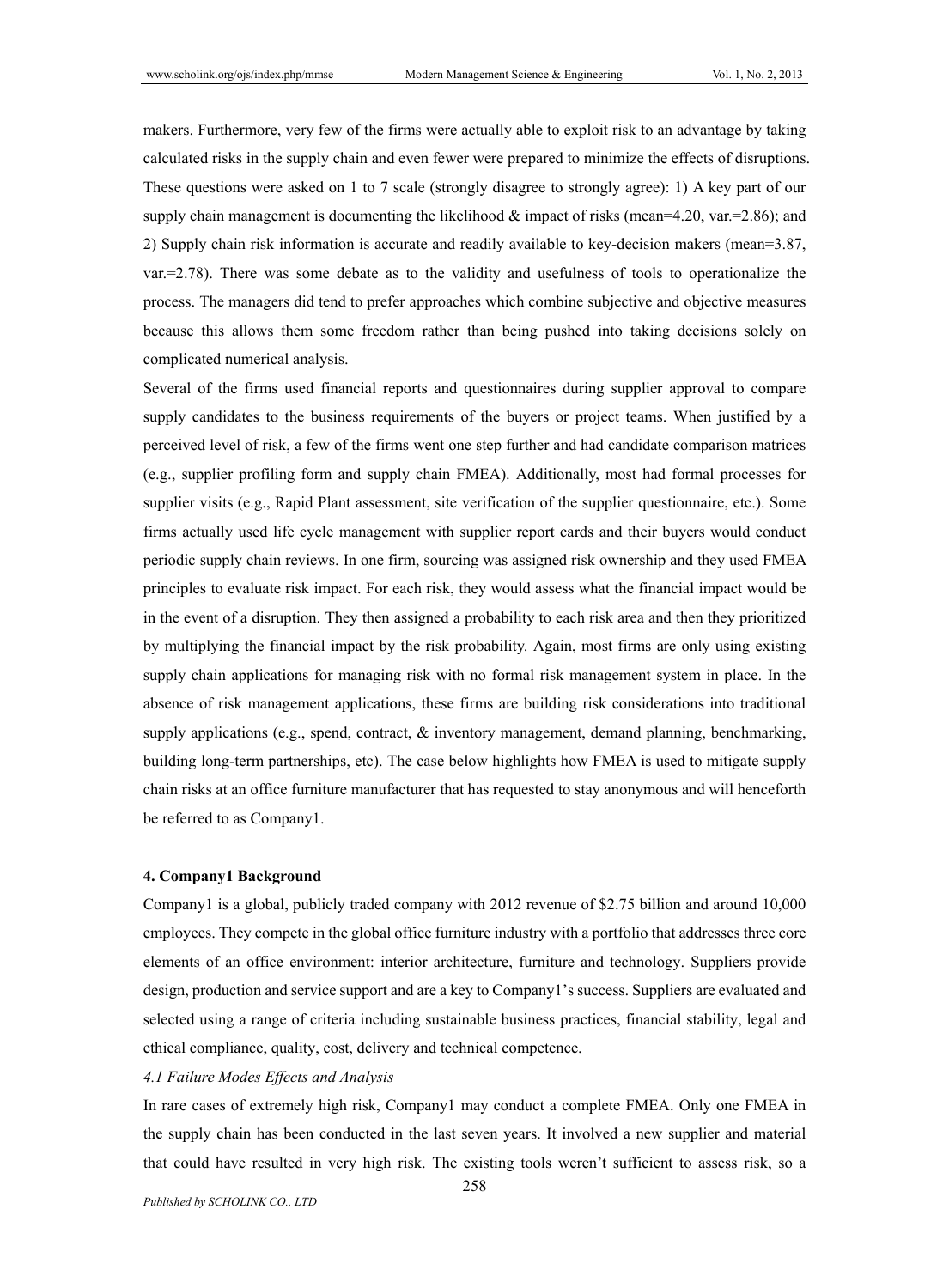member of the Supplier Quality Group (SQG) who had been involved with design FMEA, utilized a cross-functional team to apply FMEA. It proved to be an effective tool, as the supplier was not pursued in large part due to this assessment.

The initial FMEA template and guidelines were developed using information gathered from published articles. Rather than gathering information by directly using the FMEA templates, the interview guide shown in Table 9 was used to simplify the interview process. This interview guide put FMEA topics into non-FMEA language and ensured that data gathered would be in terms familiar to the buyers. For example, the buyers would be asked "What do you see as potential problems or causes of problems? How severe are the problems? How often do you think this might occur? How could we detect the problem or know about it?"

| Cause     |         |  | Result of Severity Occurrence Detection Action Assigned Target |      |    |      |
|-----------|---------|--|----------------------------------------------------------------|------|----|------|
| Problem   | problem |  |                                                                | item | to | date |
| statement |         |  |                                                                |      |    |      |
|           |         |  |                                                                |      |    |      |

SQG then populated the FMEA form shown in Table 10. It is an Excel based form that guides the user. The "item and function column" in the FMEA would be populated using the terms recorded during the interviews so that the process and issues would be familiar to all stakeholders. Each project would have a new set of topics that were derived from the interviews.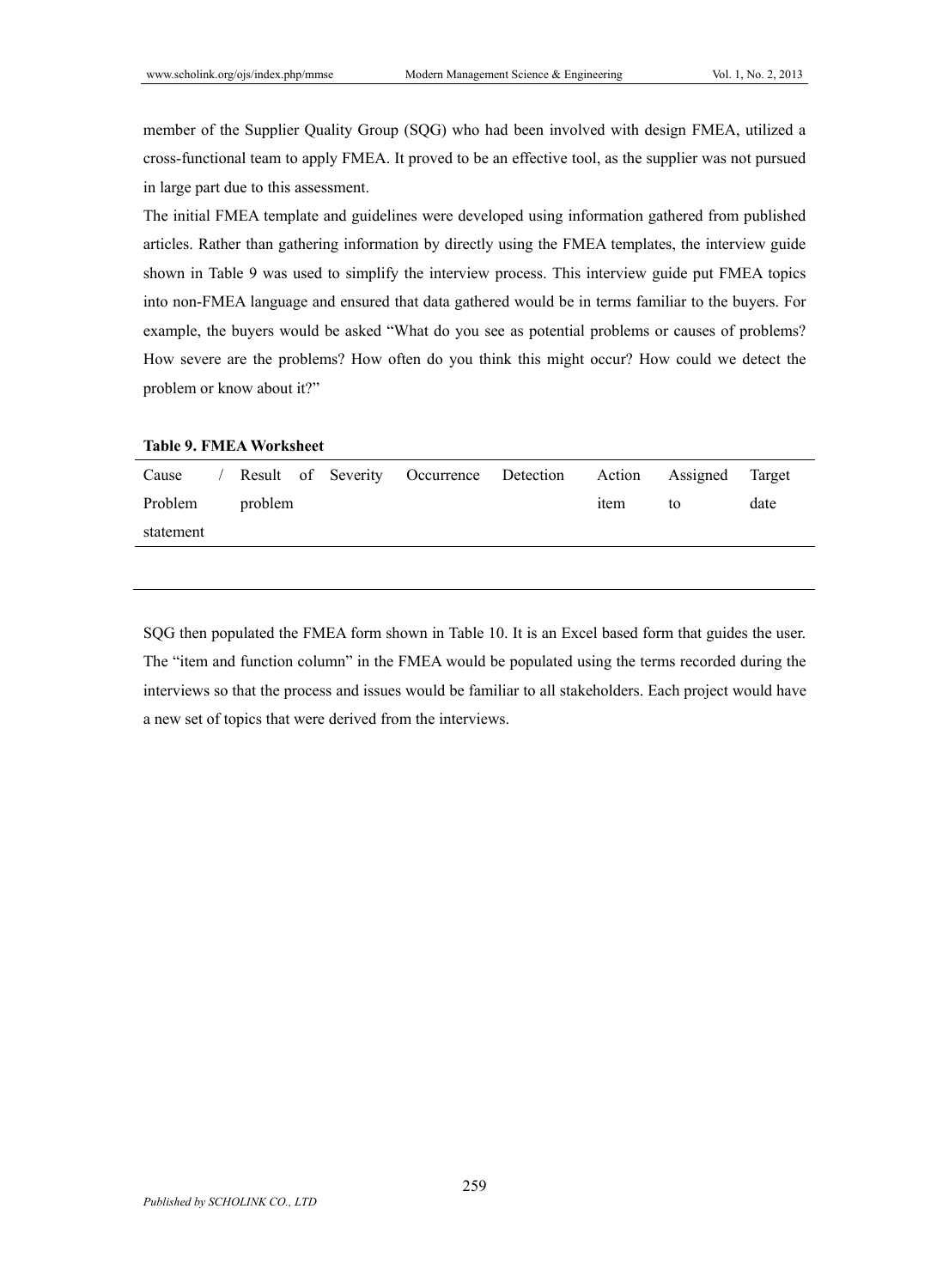|  |  | Vol. 1, No. 2, 2013 |
|--|--|---------------------|

| Supply Process Failure Mode Effects Analysis |                              |                       |                                                        |                                           |                                                               |                                                              |                               |                                                              |                                                  |                       |                                                              |                       |                                                |                                               |                                                                 |
|----------------------------------------------|------------------------------|-----------------------|--------------------------------------------------------|-------------------------------------------|---------------------------------------------------------------|--------------------------------------------------------------|-------------------------------|--------------------------------------------------------------|--------------------------------------------------|-----------------------|--------------------------------------------------------------|-----------------------|------------------------------------------------|-----------------------------------------------|-----------------------------------------------------------------|
| Review team:                                 |                              |                       |                                                        | Process                                   |                                                               |                                                              |                               |                                                              |                                                  |                       |                                                              |                       | Date                                           |                                               |                                                                 |
|                                              | stakeholders                 |                       |                                                        |                                           |                                                               |                                                              |                               |                                                              |                                                  |                       |                                                              | Tollgate 1 completed: |                                                |                                               |                                                                 |
| Supplier:                                    |                              |                       |                                                        | Key project dates:                        |                                                               |                                                              |                               |                                                              |                                                  |                       | Tollgate 2 completed:                                        |                       |                                                |                                               |                                                                 |
| Product:                                     |                              |                       |                                                        |                                           |                                                               |                                                              |                               |                                                              |                                                  |                       | Tollgate 3 completed:                                        |                       |                                                |                                               |                                                                 |
|                                              |                              |                       |                                                        |                                           | Projected                                                     |                                                              |                               | Projected                                                    | Ranking                                          |                       |                                                              |                       |                                                | Anticipated results due to proposed action(s) |                                                                 |
| Item and<br>Function                         | Potential<br>Failure<br>Mode | Effects of<br>Failure | Projected<br>Severity<br>at 1st<br>ship<br>Rank 1 - 10 | Cause(s) or<br>Mechanism(s) of<br>Failure | Probability<br>of<br>Occurrence<br>at 1st ship<br>Rank 1 - 10 | <b>Key Process</b><br>or Product<br>Characteristic<br>Yes/No | Current<br>Design<br>Controls | Probability<br>Ωf<br>Detection<br>at 1st ship<br>Rank 1 - 10 | or<br>Priority<br>Number<br>Calculated<br>4X6X9) | Proposed<br>Action(s) | Responsibility<br>and Planned<br>Completion Date Rank 1 - 10 | Severity              | Probability<br>of<br>Occurrence<br>Rank 1 - 10 | Probability<br>of Detection<br>Rank 1 - 10    | Ranking<br>or<br>Priority<br>number<br>(Calculated<br>13X14X15) |
| $\mathbf{1}$                                 | $\overline{2}$               | 3                     | $\overline{4}$                                         | 5                                         | 6                                                             | $\overline{7}$                                               | 8                             | 9                                                            | 10                                               | 11                    | 12                                                           | 13                    | 14                                             | 15                                            | 16                                                              |
| Part and/or                                  |                              |                       |                                                        |                                           |                                                               |                                                              |                               |                                                              |                                                  |                       |                                                              |                       |                                                |                                               |                                                                 |
| Product                                      |                              |                       |                                                        |                                           |                                                               |                                                              |                               |                                                              |                                                  |                       |                                                              |                       |                                                |                                               |                                                                 |
| Liability                                    |                              |                       |                                                        |                                           |                                                               |                                                              |                               |                                                              | $^{\circ}$                                       |                       |                                                              |                       |                                                |                                               | $\circ$                                                         |
| New                                          |                              |                       |                                                        |                                           |                                                               |                                                              |                               |                                                              |                                                  |                       |                                                              |                       |                                                |                                               |                                                                 |
| Technology                                   |                              |                       |                                                        |                                           |                                                               |                                                              |                               |                                                              | 0                                                |                       |                                                              |                       |                                                |                                               | $\circ$                                                         |
| Process<br>Complexity<br>(Delivery           |                              |                       |                                                        |                                           |                                                               |                                                              |                               |                                                              | $^{\circ}$                                       |                       |                                                              |                       |                                                |                                               | $\Omega$                                                        |
| Performance)                                 |                              |                       |                                                        |                                           |                                                               |                                                              |                               |                                                              |                                                  |                       |                                                              |                       |                                                |                                               |                                                                 |
| Process<br>Complexity                        |                              |                       |                                                        |                                           |                                                               |                                                              |                               |                                                              | $^{\circ}$                                       |                       |                                                              |                       |                                                |                                               | $\circ$                                                         |
| (Cost)<br>Specifications                     |                              |                       |                                                        |                                           |                                                               |                                                              |                               |                                                              |                                                  |                       |                                                              |                       |                                                |                                               |                                                                 |
| (Incoming<br>quality)                        |                              |                       |                                                        |                                           |                                                               |                                                              |                               |                                                              | $^{\circ}$                                       |                       |                                                              |                       |                                                |                                               | $\circ$                                                         |
| <b>Business</b>                              |                              |                       |                                                        |                                           |                                                               |                                                              |                               |                                                              |                                                  |                       |                                                              |                       |                                                |                                               |                                                                 |
| Core<br>Competency                           |                              |                       |                                                        |                                           |                                                               |                                                              |                               |                                                              | $^{\circ}$                                       |                       |                                                              |                       |                                                |                                               | $\circ$                                                         |
| Ownership                                    |                              |                       |                                                        |                                           |                                                               |                                                              |                               |                                                              | $^{\circ}$                                       |                       |                                                              |                       |                                                |                                               | $\circ$                                                         |
| Capacity                                     |                              |                       |                                                        |                                           |                                                               |                                                              |                               |                                                              | $^{\circ}$                                       |                       |                                                              |                       |                                                |                                               | $\circ$                                                         |
| Quality System                               |                              |                       |                                                        |                                           |                                                               |                                                              |                               |                                                              | 0                                                |                       |                                                              |                       |                                                |                                               | $\circ$                                                         |
| Financial                                    |                              |                       |                                                        |                                           |                                                               |                                                              |                               |                                                              | $\overline{0}$                                   |                       |                                                              |                       |                                                |                                               | $\circ$                                                         |
| Environmental                                |                              |                       |                                                        |                                           |                                                               |                                                              |                               |                                                              | $\overline{0}$                                   |                       |                                                              |                       |                                                |                                               | $\Omega$                                                        |
| Facilities                                   |                              |                       |                                                        |                                           |                                                               |                                                              |                               |                                                              | $\overline{0}$                                   |                       |                                                              |                       |                                                |                                               | $\circ$                                                         |
| EDI/TradeWeb                                 |                              |                       |                                                        |                                           |                                                               |                                                              |                               |                                                              | $^{\circ}$                                       |                       |                                                              |                       |                                                |                                               | $\circ$                                                         |
| Relationship                                 |                              |                       |                                                        |                                           |                                                               |                                                              |                               |                                                              |                                                  |                       |                                                              |                       |                                                |                                               |                                                                 |
| Segmentation                                 |                              |                       |                                                        |                                           |                                                               |                                                              |                               |                                                              | $^{\circ}$                                       |                       |                                                              |                       |                                                |                                               | $\circ$                                                         |
| <b>Finished Goods</b>                        |                              |                       |                                                        |                                           |                                                               |                                                              |                               |                                                              | $^{\circ}$                                       |                       |                                                              |                       |                                                |                                               | $\mathbf 0$                                                     |
| Sole/Single/<br>Multi Source                 |                              |                       |                                                        |                                           |                                                               |                                                              |                               |                                                              | $^{\circ}$                                       |                       |                                                              |                       |                                                |                                               | $\circ$                                                         |
| Lead Time                                    |                              |                       |                                                        |                                           |                                                               |                                                              |                               |                                                              | $^{\circ}$                                       |                       |                                                              |                       |                                                |                                               | $\circ$                                                         |
| Logistics                                    |                              |                       |                                                        |                                           |                                                               |                                                              |                               |                                                              | $^{\circ}$                                       |                       |                                                              |                       |                                                |                                               | $\Omega$                                                        |

# **Table 10. Supply Process FMEA**

Each major heading in the FMEA has a comment box that provides instructions. Scales were developed for the severity, likelihood of occurrence and likelihood of detection columns as shown in Tables 11, 12 and 13. People generally agreed to and understood the meaning of the scales, but there was often disagreement regarding actual assignment of a number to a risk issue. The probability ranking was the most challenging because the ranges are more difficult to interpret and agree upon.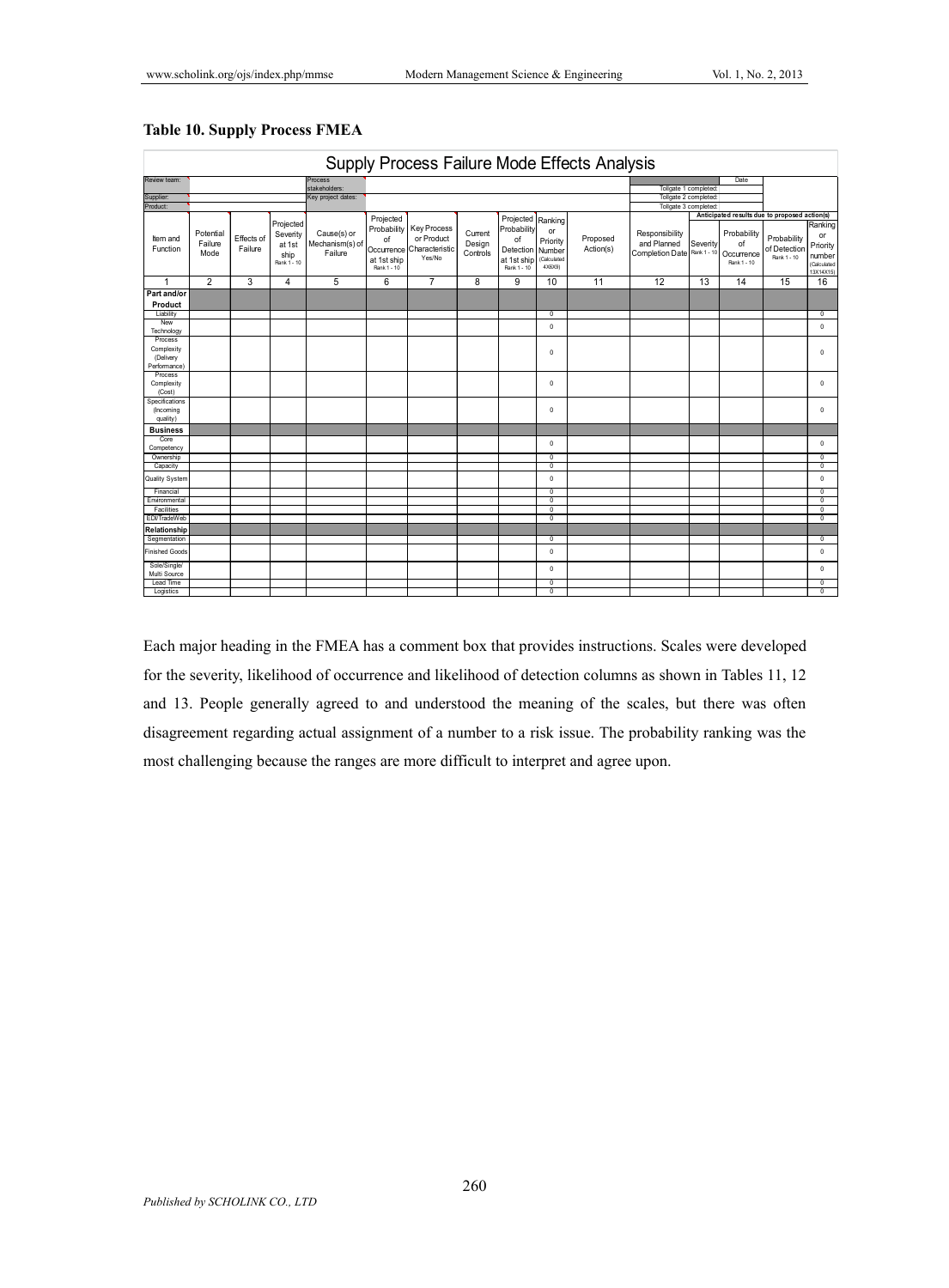| Table 11. FMEA Degree of Risk Severity Ranking |  |
|------------------------------------------------|--|
|------------------------------------------------|--|

| Degree of Severity Ranking |                                                                                                                                                                                                                              |                         |  |  |
|----------------------------|------------------------------------------------------------------------------------------------------------------------------------------------------------------------------------------------------------------------------|-------------------------|--|--|
| <b>Degree</b>              | <b>Description</b>                                                                                                                                                                                                           | <b>Median</b><br>Rating |  |  |
| Very High                  | When a potential failure mode affects safe operation of the product and/or<br>involves non-conformance with government regulations. May endanger<br>people or product. Assign "9" if there will be a warning before failure, | 10                      |  |  |
|                            | assign "10" if there will NOT be a warning before failure.                                                                                                                                                                   | 9                       |  |  |
| High                       | When a high degree of customer dissatisfaction is caused by the failure.<br>Does not involve safety of people or product or compliance with<br>government regulations. May cause disruption to subsequent                    | 8                       |  |  |
|                            | processes/operations and/or require rework.                                                                                                                                                                                  | 7                       |  |  |
|                            | When a moderate degree of customer dissatisfaction is caused by the                                                                                                                                                          | 6                       |  |  |
|                            | Moderate failure. Customer is made uncomfortable or is annoyed by the failure. May                                                                                                                                           | 5                       |  |  |
|                            | cause rework or result in damage to equipment.                                                                                                                                                                               | 4                       |  |  |
| Low                        | When a failure will cause only slight annoyance to the customer.                                                                                                                                                             |                         |  |  |
|                            |                                                                                                                                                                                                                              |                         |  |  |
| Minor                      | When a failure is not likely to cause any real affect on subsequent                                                                                                                                                          |                         |  |  |
|                            | processes/operations or require rework. Most customers are not likely to                                                                                                                                                     |                         |  |  |
|                            | notice any failure. Any rework that might be required is minor.                                                                                                                                                              |                         |  |  |

# **Table 12. FMEA Degree of Risk Occurrence Rating**

| Degree of Occurrence Ranking |                                                                               |                                  |                  |  |  |  |
|------------------------------|-------------------------------------------------------------------------------|----------------------------------|------------------|--|--|--|
| <b>Chance</b>                | <b>Description</b>                                                            | Probability                      | Median<br>Rating |  |  |  |
| Very High                    | Failure is almost inevitable                                                  | 1 in $2$<br>1 in $3$             | 10<br>9          |  |  |  |
| High                         | Process is "similar" to previous processes with a high rate of<br>failure     | 1 in $8$<br>1 in 20              | 8<br>7           |  |  |  |
| Moderate                     | Process is "similar" to previous processes which have<br>occasional failures. | 1 in 80<br>1 in 400<br>1 in 2000 | 6<br>5<br>4      |  |  |  |
| Low                          | Process is "similar" to previous processes with isolated<br>failures          | 1 in 15000                       | 3                |  |  |  |
| Very low                     | Process is "similar" to previous processes with very isolated<br>failures     | 1 in 150000                      | 2                |  |  |  |
| Remote                       | Process is "similar" to previous processes with no known<br>failures          | 1 in 1500000                     |                  |  |  |  |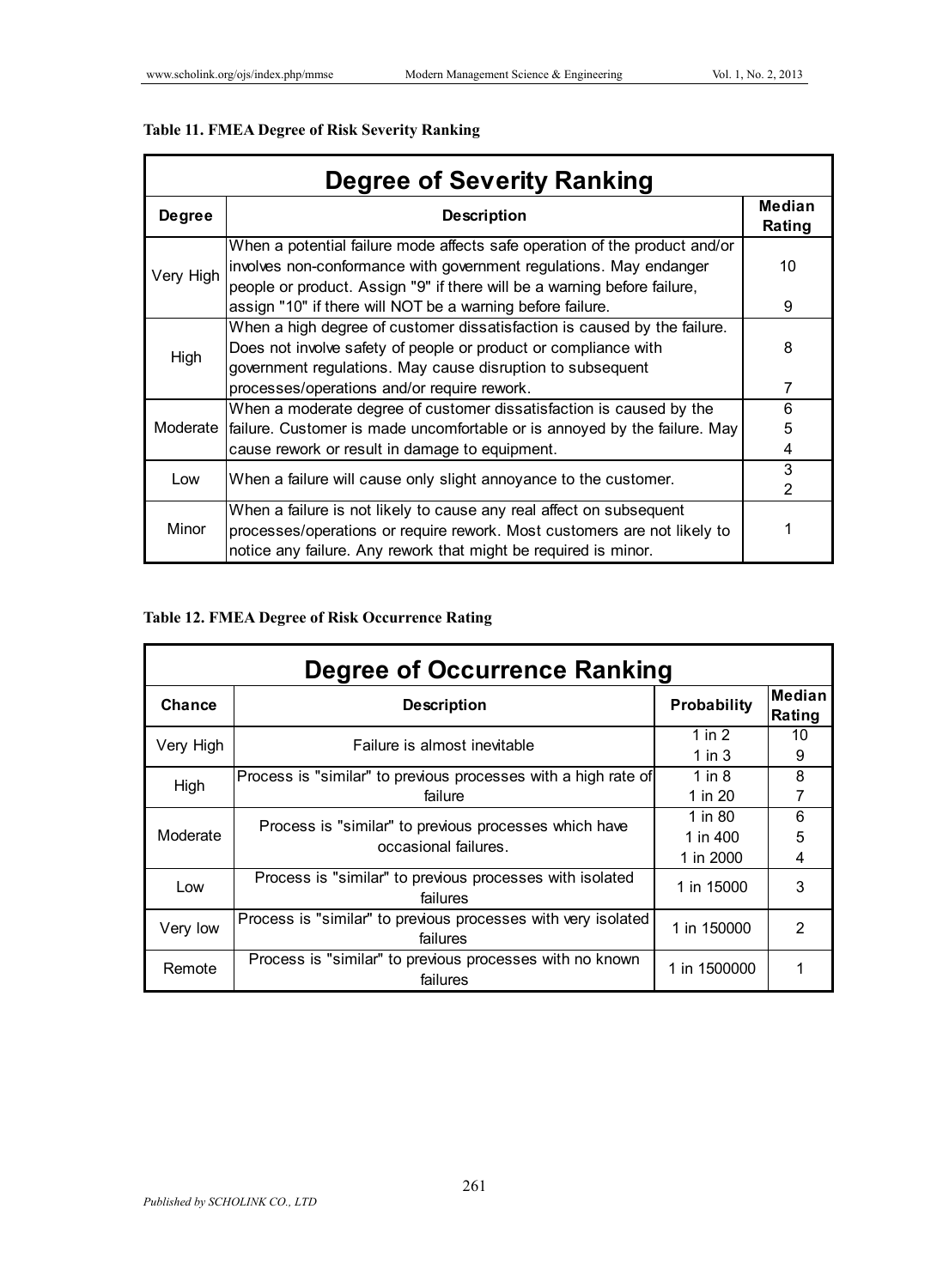|                              | Degree of Detection Ranking |                                                                            |                      |  |  |  |
|------------------------------|-----------------------------|----------------------------------------------------------------------------|----------------------|--|--|--|
| <b>Degree</b>                | Degree in<br>%              | <b>Description</b>                                                         | <b>Median Rating</b> |  |  |  |
| Detection is<br>not possible | $\mathbf 0$                 | Control method(s) cannot or will not detect the<br>existence of a problem. | 10                   |  |  |  |
| Very Low                     | 0 to 50                     | Control method(s) probably will not detect the<br>existence of a problem.  | 9                    |  |  |  |
| Low                          | 50 to 60                    | Control method(s) has a poor chance of detecting the                       | 8                    |  |  |  |
|                              | 60 to 70                    | existence of a problem.                                                    | 7                    |  |  |  |
| Moderate                     | 70 to 80                    | Control method(s) may detect the existence of a                            | 6                    |  |  |  |
|                              | 80 to 85                    | problem.                                                                   | 5                    |  |  |  |
| High                         | 85 to 90                    | Control method(s) has a good chance of detecting the                       | 4                    |  |  |  |
|                              | 90 to 95                    | existence of a problem.                                                    | 3                    |  |  |  |
| Very High                    | 95 to 100                   | Control method(s) will almost certainly detect the                         | 2                    |  |  |  |
|                              |                             | existence of a problem.                                                    |                      |  |  |  |

|  | <b>Table 13. FMEA Degree of Risk Detection Ranking</b> |  |
|--|--------------------------------------------------------|--|
|  |                                                        |  |

Agreement on a number was only part of the process. The greatest benefit of the process was the discussions enabled the team to identify the critical issues from a cross functional point of view. It was expected that people from different functions would perceive risk differently, so the discussions gave the team an opportunity to explore what the issues really were from a variety of perspectives. This process facilitates a fact-based decision-making agreement by following a process of engaging all the stakeholders in a formal risk review.

Though the FMEA proved to be effective, FMEA hasn't jumped out to Company1 as something that needs to become part of the standard tool set, so for the short term there likely will be limited use of supply chain FMEA. However, there is some consideration that FMEA will be updated as supply becomes more involved in new product development processes and to support the company's strategic objectives of moving into new markets. FMEA might be more efficiently adopted because as the Company1 supply manager indicated "I believe the process will become more acceptable since we are seeing an influx of people with engineering and quality backgrounds in our sourcing organization."

# *4.2 Finished Goods FMEA*

One of Company1's highest risk supply issues is the purchase of "Finished Goods" (FG). FG items are delivered directly to a Company1 customer from the supplier, so Company1 does not see the FG prior to customer installation. FG items are generally low volume and specialized products that may require specific capital equipment. Items might include a special lighting fixture or a unique chair. Company1 still owns the FG design as the supplier builds to specifications.

There are two keys to mitigating FG risks. First, the initial supplier qualification process conducted by SQG provides confidence in the supplier process. Second, the FG services group, with support from SQG, conducts a "Probability/Likelihood of Discontinuance in Service" with associated "Severity/Impact" analysis on a periodic basis or when market conditions change (reference Table 14.)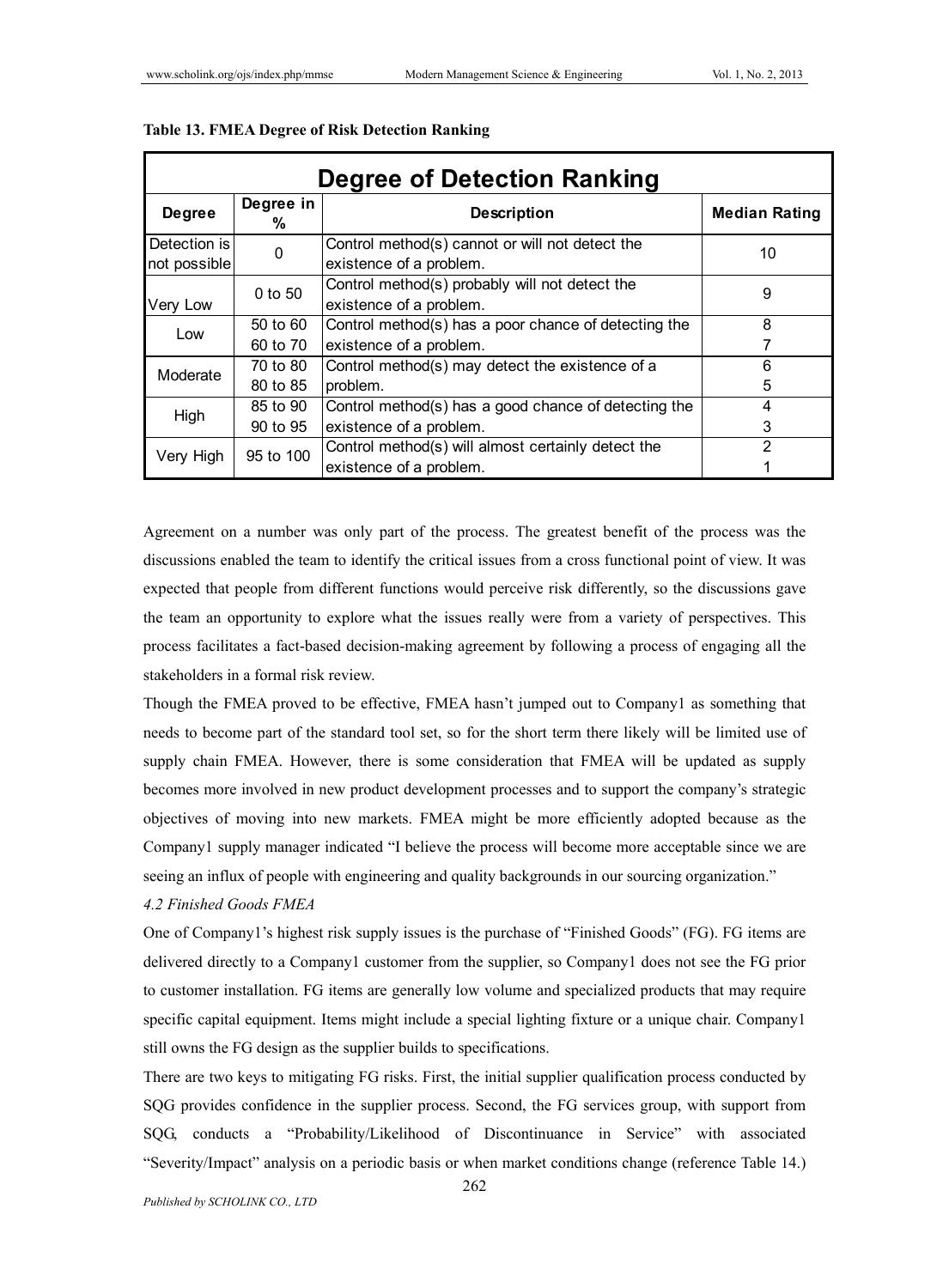This process is similar to, but it is not a textbook FMEA. This "scorecard" provides a closed loop analysis in the qualification and lifecycle management process.

# **Table 14. FG "Scorecard"**

|                           | supplier list     |          | Probability/Likelihood<br>(discontinuance in service)<br>Weight per probability<br>Viable financial stability 40%<br>Change in ownership 20%<br>Tier two reliance 20%<br><b>Strategy Change 20%</b> |                                                                    |                                                                        |                                                                                      |                                        |
|---------------------------|-------------------|----------|-----------------------------------------------------------------------------------------------------------------------------------------------------------------------------------------------------|--------------------------------------------------------------------|------------------------------------------------------------------------|--------------------------------------------------------------------------------------|----------------------------------------|
| <b>Supplier</b><br>$\sim$ | Product<br>$\sim$ | SCL<br>÷ | Viable-Financial<br><b>Stability</b><br>40% Weight<br>Low<br>2 Medium<br>3 High<br>w.                                                                                                               | Change in ownership<br>20% Weight<br>Low<br>Medium<br>I2<br>3 High | Tier two reliance<br>20% Weight<br>Low<br>2 Medium<br>3 High<br>$\sim$ | <b>Strategy change</b><br>20% Weight<br>Low<br>Medium<br>High<br>13<br>$\mathcal{M}$ | Overall<br>probability<br>$\mathbf{v}$ |

|          | supplier list |     | Severity/Impact                                                                                                                                      |                                                                                                                                                                   |                                                                                              |                                                                                                                                                                   |                                                                                                                                                                                                                  |                       |
|----------|---------------|-----|------------------------------------------------------------------------------------------------------------------------------------------------------|-------------------------------------------------------------------------------------------------------------------------------------------------------------------|----------------------------------------------------------------------------------------------|-------------------------------------------------------------------------------------------------------------------------------------------------------------------|------------------------------------------------------------------------------------------------------------------------------------------------------------------------------------------------------------------|-----------------------|
| Supplier | Product       | SCL | <b>Product Spend</b><br>15% weight<br>0-100k<br>Very low<br>100k - 250k<br>Low<br>Medium 250k -500k<br>500k - 1 MM<br>Hiah<br>Verv High 1 MM - above | <b>Tooling Cost</b><br>10% weight<br>Very low no tooling<br>2 Iow Transferable / under 10k<br>3 Medium 10k - 25k<br>4 High 25k - 50k<br>5 Very High 50k and above | <b>Product Criticality</b><br>30% Weight<br>Very low<br>2 low<br>Medium<br>High<br>Very High | Recovery time<br>30% Weight<br>1 Very Low 1 to 4 wks recovery<br>2 Low 4 to 8 wks<br>3 Medium 9 to 12 wks<br>4 High 3 to 6 months<br>5 Very High 6 months or more | <b>Contingency sources</b><br>15% Weight<br>Very low - off the shelf<br>2 Low - multiple sources<br>3 Medium -2- 5 available suppliers<br>4 High - 1-2 suppliers<br>5 Very high - proprietary products / process | <b>Overall Impact</b> |
|          |               |     |                                                                                                                                                      |                                                                                                                                                                   |                                                                                              |                                                                                                                                                                   |                                                                                                                                                                                                                  |                       |

# **5. Conclusion**

Managers agreed that without a systematic technique to assess risk, much can go wrong in a supply chain (i.e., unexpected cost, extended lead times, poor quality, etc.). Analyzing the risk associated with SCM is a relatively new subject, and little has been done to assist managers with this process. But one thing is certain, documenting and analyzing risk must be an essential part of continuous improvement. It becomes critical to have an easily understood method to identify and manage risk.

FMEA is a mainstream tool used to collect information related to risk management decisions for most companies in an engineering capacity, but not in a supply chain capacity. There were several documented procedures to complete a FMEA across industries in this study, especially in automotive. Most managers supported a modified version of the tool that could be used to help evaluate the risk of SCM decisions. For several of the firms in this study, FMEA is a well documented and proven technique commonly used to evaluate the risk for failures in product and process designs. SCM decisions can be evaluated in much the same manner as product and process defects.

Most managers felt that proactive risk mitigation efforts applied to the supply chain is not common practice, but is required for minimizing disturbances. There was a general impression that with a FMEA based SCM risk assessment tool, unforeseen problems that might have impacted the success of SCM efforts can be avoided. Most managers want tools and procedures for implementing FMEA in a supply chain environment. They also want to know the critical success factors to the implementation process. Managers were concerned with the inconsistencies in the ranking of severity, occurrence, and detection and the inaccuracies that may delay effective FMEA implementation in a supply chain. Managers want guidelines for customers in correcting these problems in FMEA applications, so they can adopt and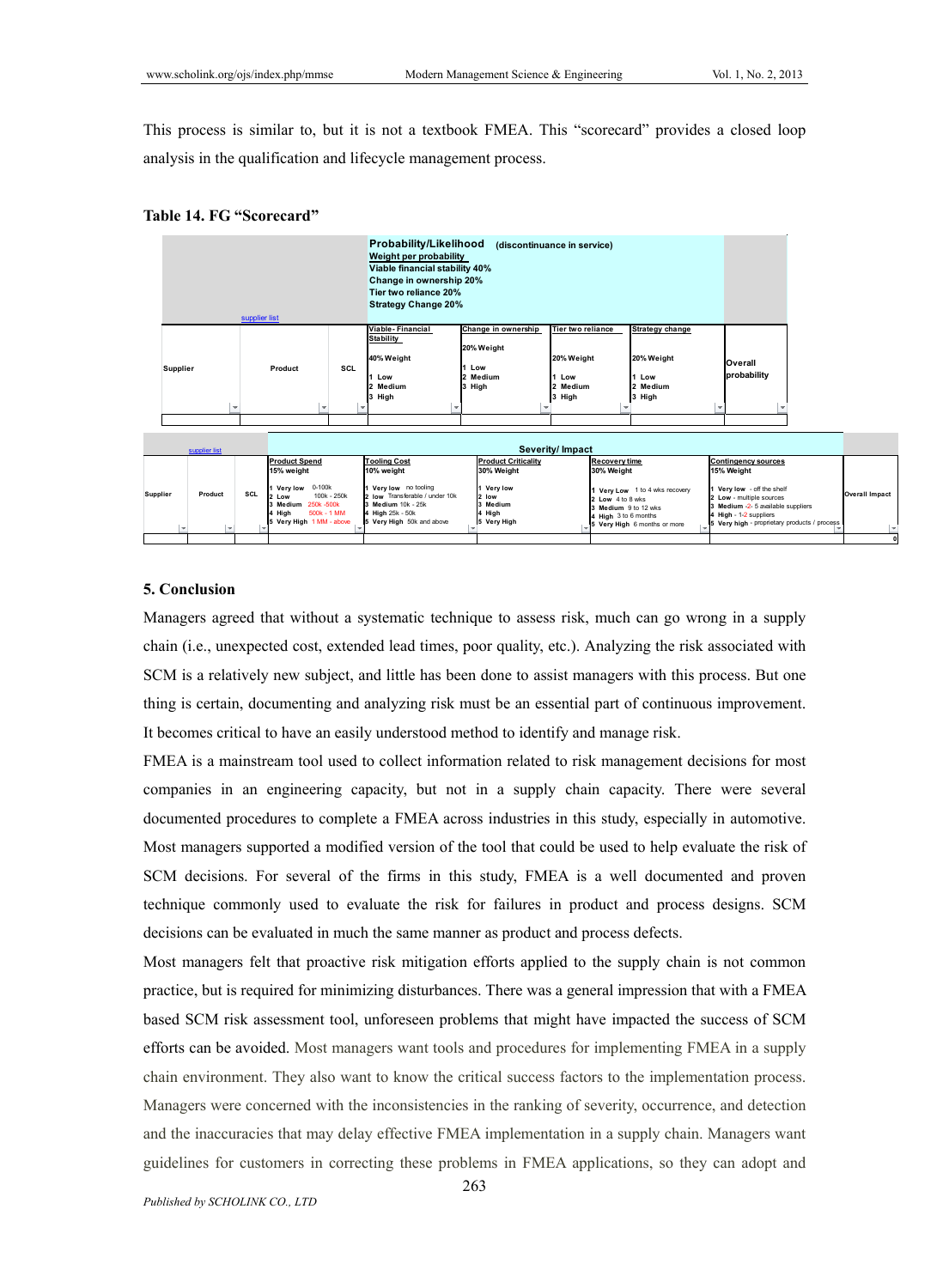integrate their FMEA process into a supply chain environment. The case example provides direction for managers by emphasizing that supply chain FMEA cannot be viewed as purely an engineering exercise, and by ensuring that the terms and measures used in FMEA are driven by the key stakeholders.

#### **Acknowledgements**

The authors would like to take this opportunity to thank the following Western Michigan University undergraduate students for their participation in this research project: Mr. Jamie A. Loeks, Mr. Judson A. McCulloch, and Ms. Priyanka Parekh.

### **References**

- Carbone, T. A., & Tippett, D. D. (2004). Project Risk Management Using the Project Risk FMEA. *Engineering Management Journal, 16*(4), 28-35.
- Eisenhardt, K. (1989). Building Theories from Case Study Research. *The Academy of Management Review, 14*(4), 532-550.
- Hallikas, J., Karvonen, I., Pulkkinen, U., Virolainen, V. M., & Tuominem, M. (2004). Risk Management Processes in Supplier Networks. *International Journal of Production Economics, 90*(1), 47-58.
- Hauser, L. (2003). Risk Adjusted Supply Chain Management. *Supply Chain Management Review, 7*(6), 64-71.
- Juttner, U. (2005). Supply Chain Risk Management: Understanding the Business Requirements from a Practitioner Perspective. *The International Journal of Logistics Management, 16*(1), 120-141.
- Juttner, U., Peck, H., & Christopher, M. (2003). Supply Chain Risk Management: Outlining an Agenda for Future Research. *International Journal of Logistics, 6*(4), 197-210.
- Kleindorfer, P. R., & Saad, G. H. (2005). Managing Disruptions in Supply Chains. *Production and Operations Management, 14*(1), 53-68.
- Manuj, I., & Mentzer, J. T. (2008). Global Supply Chain Risk Management. *Journal of Business Logistics, 29*(1), 133-156.
- Miles, M., & Huberman, A. (1994). *Qualitative Data Analysis: A Sourcebook of New Methods.*  Newbury Park, CA: Sage Publications.
- Roshan, R. P., Venkata, R. K., Reggie, J. C., & Meng, C. Z. (2003). Methods Towards Supply Chain Risk Analaysis. *Proceddings of the IEEE International Conference on Systems, Man, and Cybernetics, 5*(1), 4560-4565.
- Stamatis, D. H. (1995). *Failure Mode Effect Analysis FMEA From Theory to Execution*. ASQ Quality Press.
- Sodhi, M. S., Son, B. G., & Tang, C. S. (2012). Researcher's Perspective on Supply Risk Management. *Productions and Operations Management, 21*(1), 1-15.
- Teng, S. G., Ho, S. M., Shumar, D., & Liu, P. C. (2006). Implementing FMEA in a Collaborative